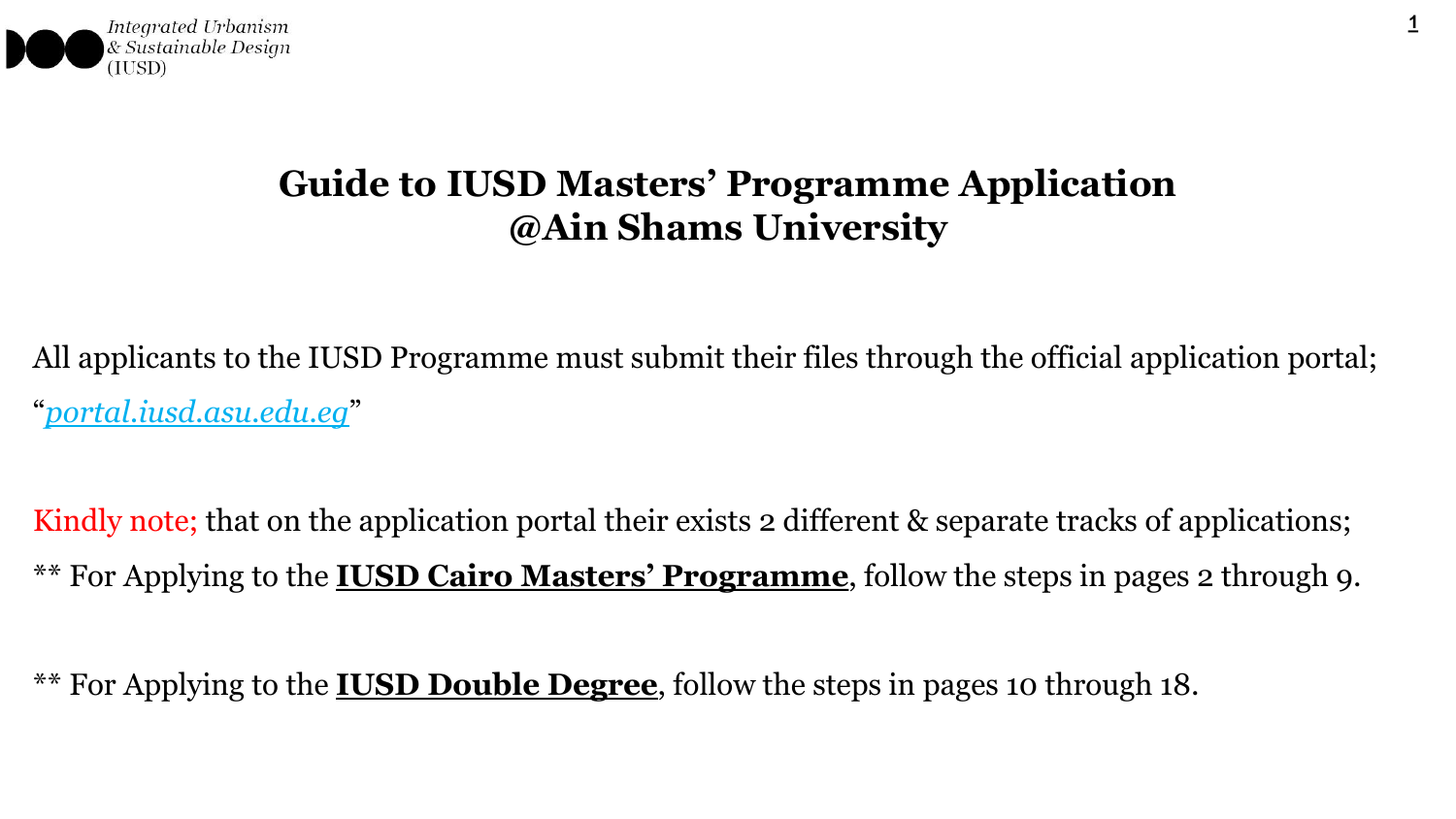

### **Step 1 : Create a new applicant account**

buble Degree "EPI" X 100 IUSD Portal - Ain-Shams a- Go to the application portal, Secure | https://portal.iusd.asu.edu.eg

b- click on the lower button to create a new applicant account,



#### APPLICATION FOR ADMISSION TO THE MASTERS PROGRAMME MSC. INTEGRATED URBANISM AND SUSTAINABLE DESIGN AIN SHAMS UNIVERSITY, CAIRO, EGYPT



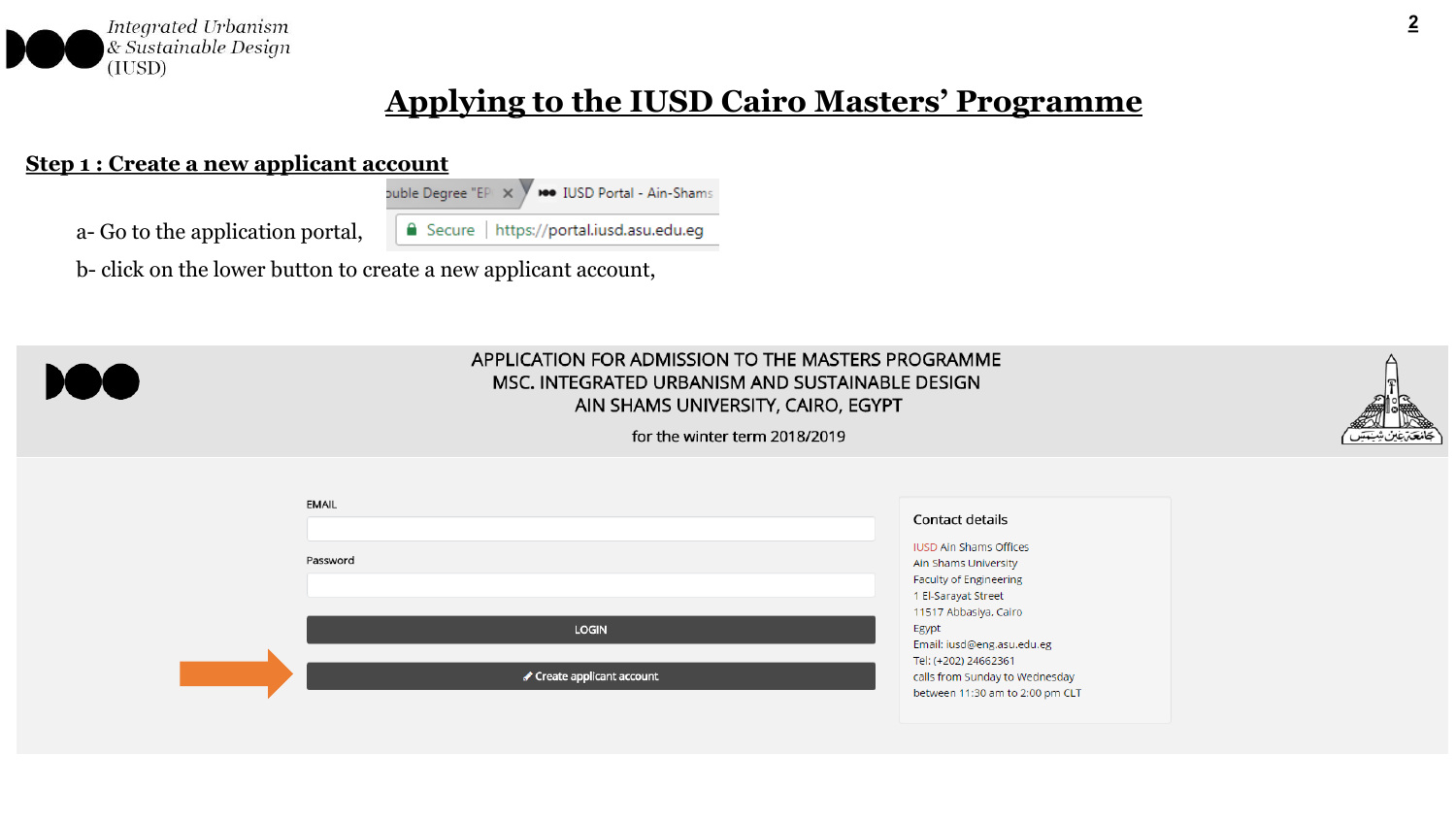

#### **Step 1 : Create a new applicant account**

c- On the application creation page, you are offered 2 account options:

1- *create IUSD Cairo Degree account*

2- create IUSD Double Degree account

d- Click the first button for option 1

# **POOIUSD**

✔ Create Applicant

#### **IUSD Cairo Program**

IUSD at Ain Shams University offers a Masters of Science in Integrated Urbanism and Sustainable Design from Ain Shams University (ASU) upon completion of 2 years of study in the programme (58 Credit Hour/ 12o ECTS). In addition, IUSD students enrolled at Ain Shams University for the first year are eligible to apply for available opportunities for exchange with our international partners. The exchange leads to obtaining MSc double degree from both ASU and the partner university - according to location and study period. This currently includes:

- A double master's degree in Integrated Urbanism and Sustainable Design from Ain Shams University and University of Stuttgart upon completion of 2 years of study in the program (one year in Cairo and one year in Stuttgart)
- . A double master's degree in Integrated Urbanism and Sustainable Design from Ain Shams University and National Institute for Applied Sciences Strasbourg (L'INSA Strasbourg) upon completion of 2 years of study in the program (one year in Cairo and one year in Strasbourg)

Furthermore, enrolled students have the opportunity for going on One semester exchange at international universities

For more information please visit: http://iusd.asu.edu.eg/?page\_id=1406

#### Option 1

Click here to Apply for IUSD Cairo Program

#### **IUSD Double Degree Program**

The M.Sc. IUSD Double Degree program covers a period of four semesters and is hosted and organized by the two partner universities - University of Stuttgart and Ain Shams University, Cairo. The first and second semesters are taught in Stuttgart (September - August); Ain Shams University organizes the third and fourth semesters (September - September). Both Universities jointly supervise the master thesis in the fourth semester. The double-degree program is supported by the German Academic Exchange Service (DAAD) through the program "Development-Related Postgraduate Courses" (EPOS) by a limited number of scholarships. For more information please visit: http://iusd.asu.edu.eg/?page\_id=1404

#### **Contact details**

**IUSD Ain Shams Offices** Ain Shams University Faculty of Engineering 1 El-Sarayat Street 11517 Abbasiya, Cairo Egypt Email: iusd@eng.asu.edu.eg Tel: (+202) 26830416 calls from Sunday to Wednesday between 11:30 am to 2:00 pm CLT **HOME** 

#### Option 2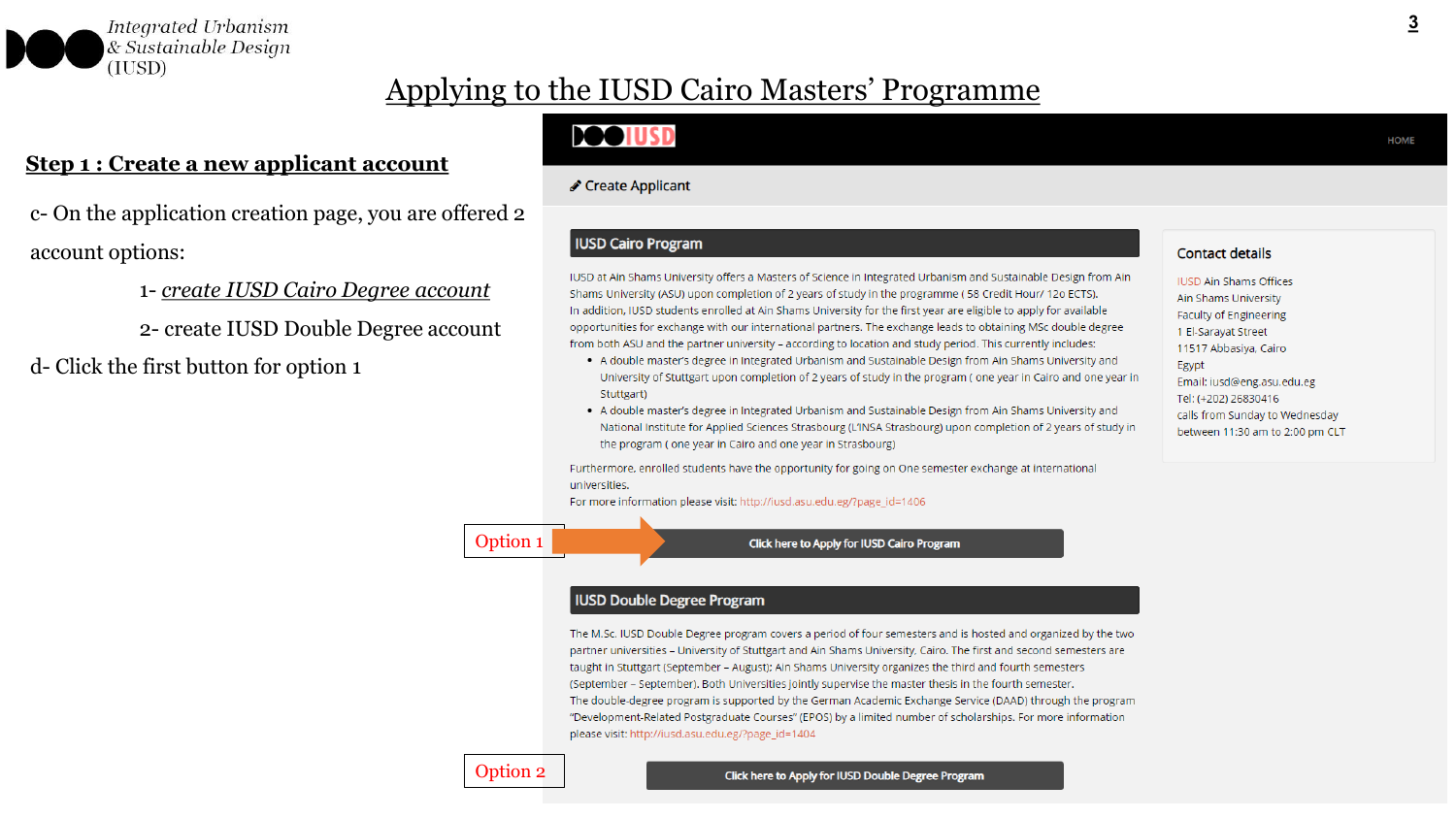

### **Step 1 : Create a new applicant account**

- e- Fill in your personal data
- f- choose an email account and password
- g- And Click "Register"

### *Note:*

- *\*\* The data entered on this page cannot be changed afterwards.*
- *\*\* Keep your Chosen Password safe, once chosen it cannot be reset.*

| Last Name *                            |  |
|----------------------------------------|--|
| Gender *                               |  |
| Please select                          |  |
| Date of birth *                        |  |
| Format: DD/MM/YYYY                     |  |
| Nationality *                          |  |
| Please select                          |  |
| E-mail Address *                       |  |
| Confirm Email *                        |  |
| Password *                             |  |
| Password Confirmation *                |  |
|                                        |  |
| <b>Postal Address</b>                  |  |
| Street & number *                      |  |
| Postal code/City *                     |  |
| Country *                              |  |
| Please select                          |  |
| Telephone Number (with country code) * |  |

#### Click here when you have filled in all fields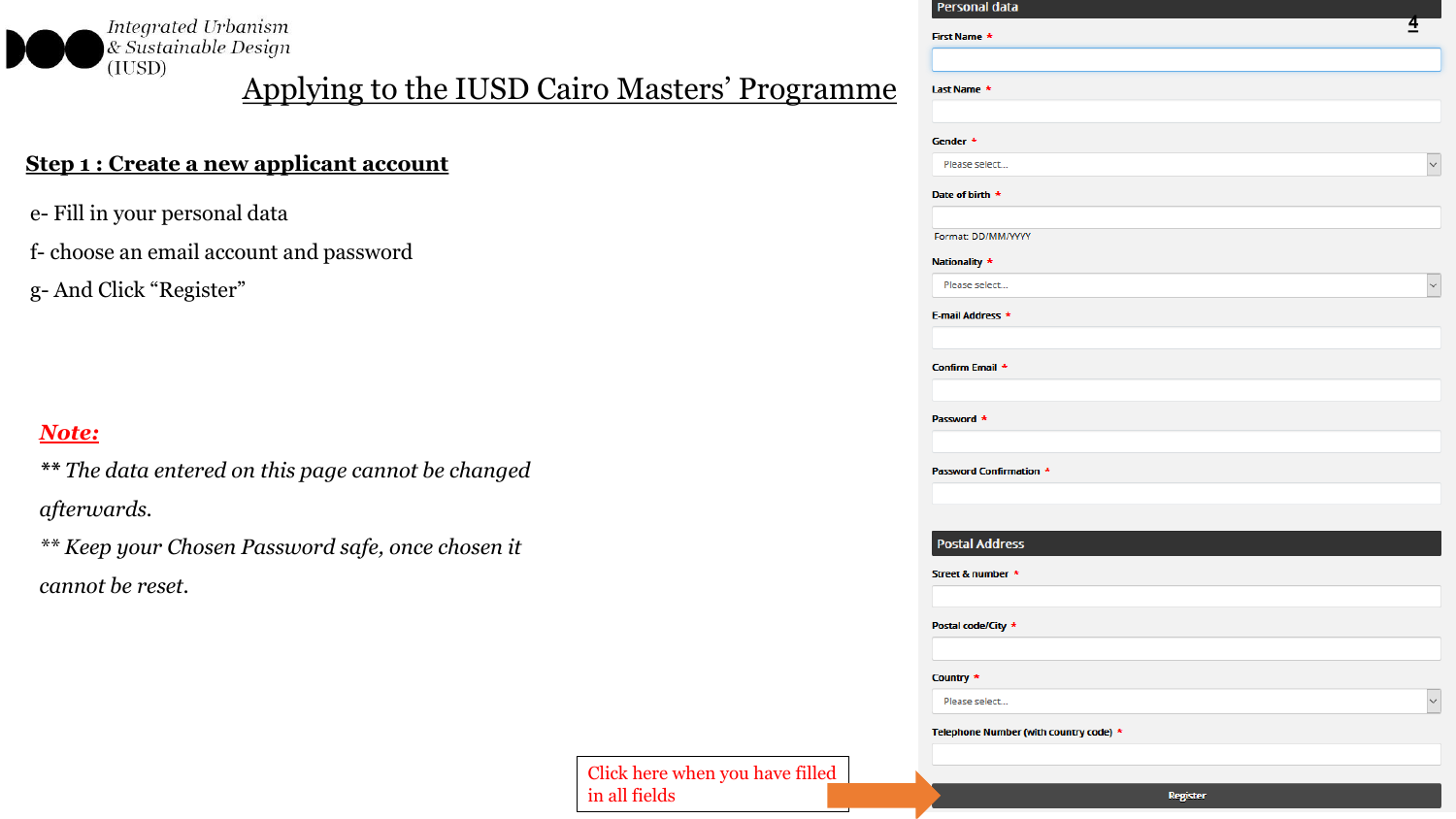

### **Step 1 : Create a new applicant account**

- h- Once your new account is registered, you will be
- directed to the log-in page of the portal.
- i- entered your registered email & chosen password,
- and log-in to continue your application.



#### APPLICATION FOR ADMISSION TO THE MASTERS PROGRAMME MSC. INTEGRATED URBANISM AND SUSTAINABLE DESIGN AIN SHAMS UNIVERSITY, CAIRO, EGYPT



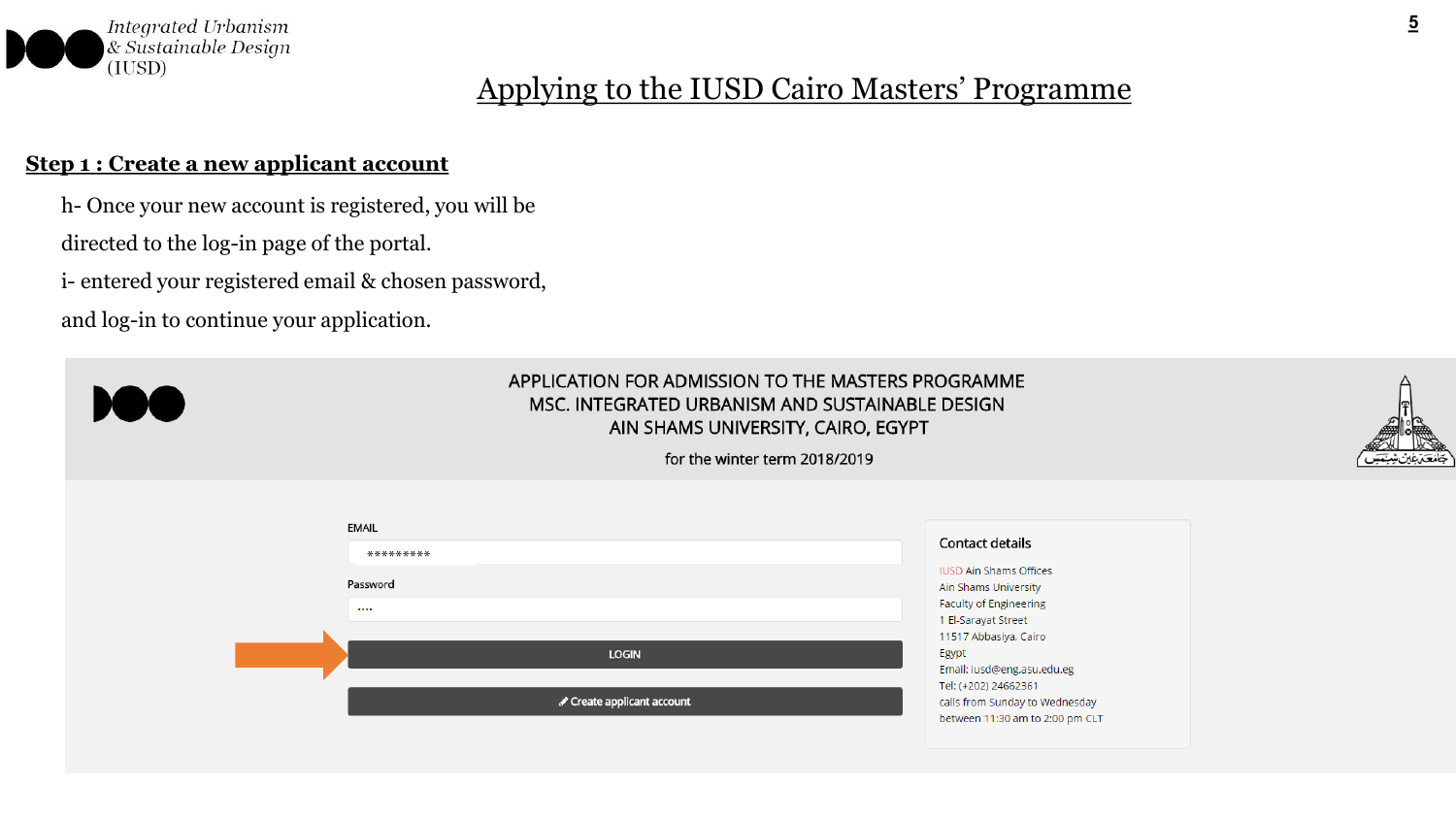

|                                                                                                           |                       | <b>POOIUSD</b>                                                                                                                                          |                                  |
|-----------------------------------------------------------------------------------------------------------|-----------------------|---------------------------------------------------------------------------------------------------------------------------------------------------------|----------------------------------|
| <b>Step 2 : Fill in your Academic degrees</b>                                                             | Save your Code number | ✔ Creat Applicant                                                                                                                                       |                                  |
| a- Fill in the data for your Bachelor degree name, University &                                           |                       | Your ASU Code: 151437481836<br><b>Academic Degree</b>                                                                                                   |                                  |
| Graduating class, Country of study).                                                                      |                       | College Degree (Required)                                                                                                                               |                                  |
| b-upload a scan of your graduation certificate.                                                           |                       | Your College Degree                                                                                                                                     |                                  |
| c- If you have multiple degrees, you can fill in the data of up to                                        |                       | University / Class (Required)<br><b>Your University</b>                                                                                                 | The check mark will appear once  |
|                                                                                                           |                       | Country (Required)                                                                                                                                      | your document is uploaded to our |
| 3 degrees and upload their certificates.                                                                  |                       | <b>Your County</b>                                                                                                                                      | servers                          |
| Note:                                                                                                     |                       | Academic Degree (Required)<br>Choose File   No file chosen<br>File Name: Trails for Call Poster-2.pdf<br>Upload<br>Maximum Size 2M (.pdf) & (.jpg) Only |                                  |
| ** each applicants get a unique code (displayed at<br>the top of the page), save your own code and use in |                       | Academic Degree (2)                                                                                                                                     |                                  |
| your communications with the programme team.                                                              |                       | College Degree                                                                                                                                          |                                  |
| ** For the uploaded documents, you can only                                                               |                       | University / Class                                                                                                                                      |                                  |
| upload PDF/JPG files with a max. size of 2 MB.                                                            |                       | Country                                                                                                                                                 |                                  |
|                                                                                                           |                       | Academic Degree (2)<br>Choose File   No file chosen<br>File Name:<br>Upload<br>Maximum Size 2M (.pdf) & (.jpg) Only<br>Academic Degree (3)              |                                  |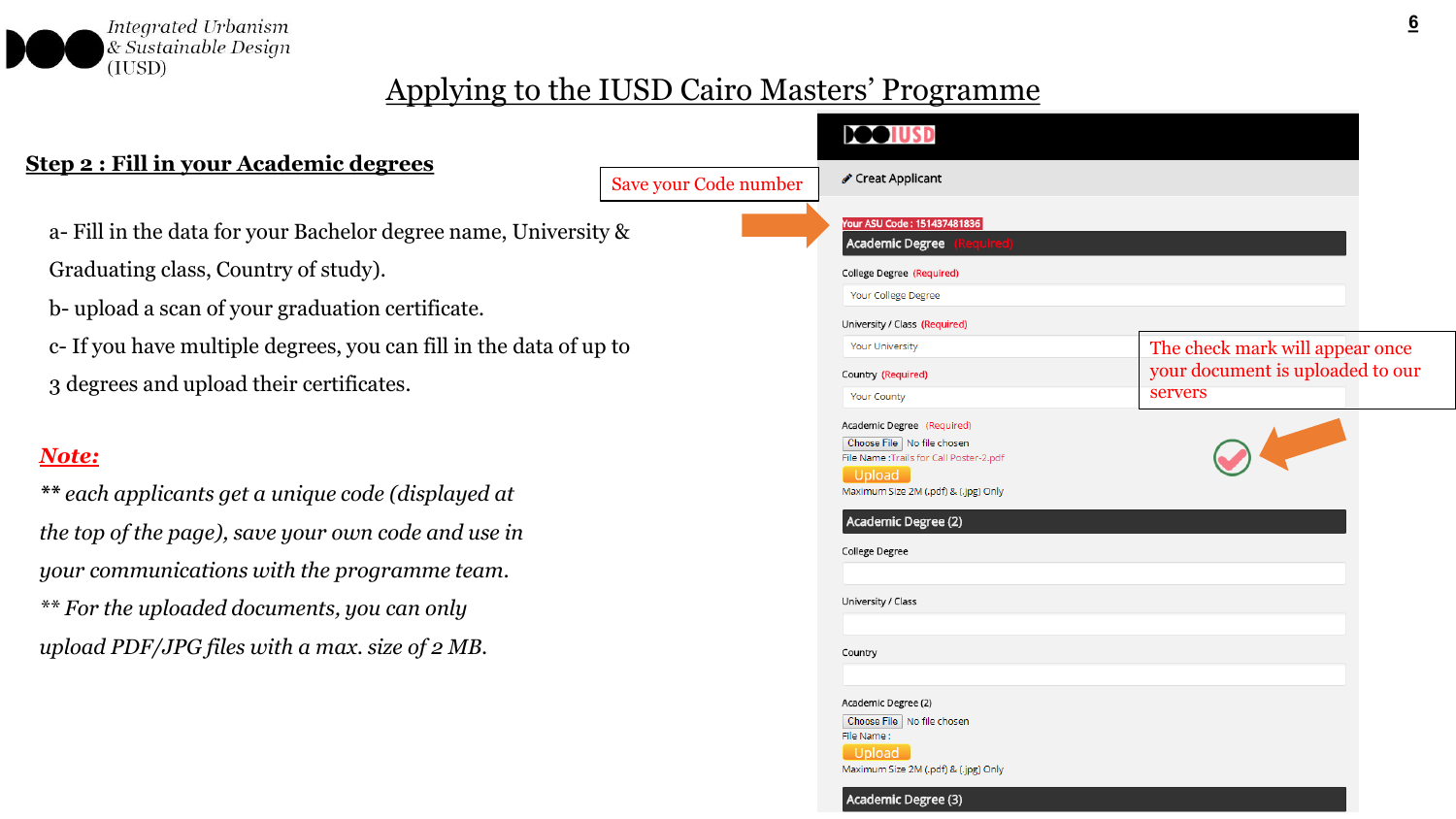

# **Step 3 : Upload all Required documents**

a- Once you have filled in your Bachelor degree data, move on to the next page and start uploading the required documents. b- Make sure to download the appropriate application form from the provided link, fill it, sign it and upload it.

### *Note:*

*\*\* upload each of your documents INDIVIDUALLY, wait until the check mark appears*  $\Box$  *before uploading the next document.*

*\*\* For the uploaded documents, you can only upload PDF/JPG files with a max. size of 2 MB, except for the portfolio which has a max size of 5 MB.*

*\*\* Check the following link for the full specs & formats of the uploaded documents;*

*https://iusd.asu.edu.eg/?page\_id=1406*

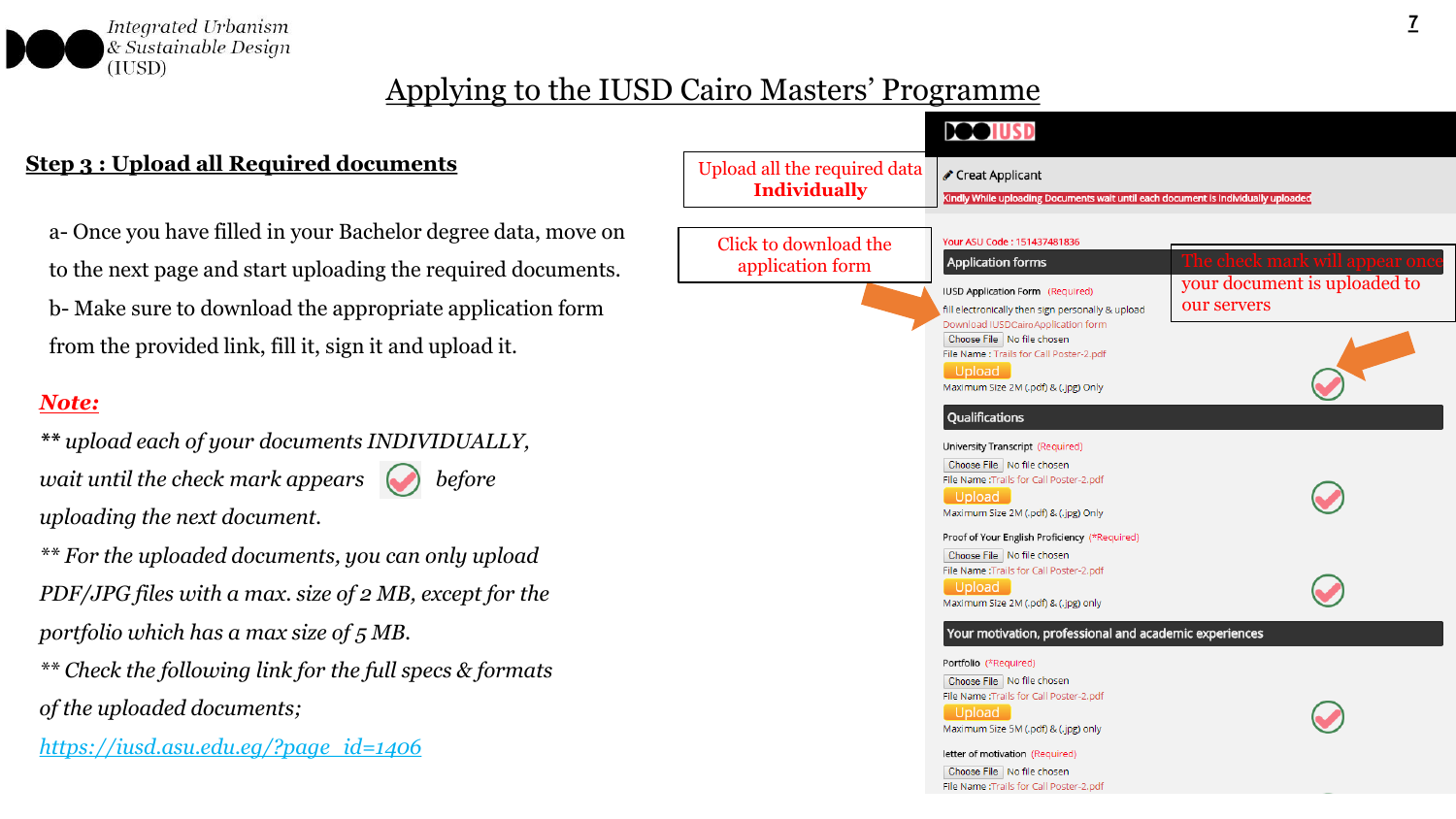

# **Step 3 : Upload all Required documents**

- c- If all your documents are ready, upload all of them and then submit your application.
- d- Otherwise, click "Save" and log-in back to the portal once a the rest of your documents are prepared.

|  | You can always save it and continue later |  |
|--|-------------------------------------------|--|

| ns rearre rituna for can't open<br>Upload<br>Maximum Size 5M (.pdf) & (.jpg) only<br>letter of motivation (Required)<br>Choose File No file chosen<br>File Name : Trails for Call Poster-2.pdf<br>Upload<br>Maximum Size 2M (.pdf) & (.jpg) only<br>Scanned copy of your National Passport (Required)<br>Choose File   No file chosen<br>File Name : Trails for Call Poster-2.pdf<br><b>Upload</b><br>Maximum Size 2M (.pdf) & (.jpg) only<br>Curriculum Vitae (Required)<br>Choose File   No file chosen<br>File Name : Trails for Call Poster-2.pdf<br>Upload<br>Maximum Size 2M (.pdf) & (.jpg) only |  |
|---------------------------------------------------------------------------------------------------------------------------------------------------------------------------------------------------------------------------------------------------------------------------------------------------------------------------------------------------------------------------------------------------------------------------------------------------------------------------------------------------------------------------------------------------------------------------------------------------------|--|
|                                                                                                                                                                                                                                                                                                                                                                                                                                                                                                                                                                                                         |  |
|                                                                                                                                                                                                                                                                                                                                                                                                                                                                                                                                                                                                         |  |
|                                                                                                                                                                                                                                                                                                                                                                                                                                                                                                                                                                                                         |  |
|                                                                                                                                                                                                                                                                                                                                                                                                                                                                                                                                                                                                         |  |
|                                                                                                                                                                                                                                                                                                                                                                                                                                                                                                                                                                                                         |  |
|                                                                                                                                                                                                                                                                                                                                                                                                                                                                                                                                                                                                         |  |
|                                                                                                                                                                                                                                                                                                                                                                                                                                                                                                                                                                                                         |  |
|                                                                                                                                                                                                                                                                                                                                                                                                                                                                                                                                                                                                         |  |
|                                                                                                                                                                                                                                                                                                                                                                                                                                                                                                                                                                                                         |  |
|                                                                                                                                                                                                                                                                                                                                                                                                                                                                                                                                                                                                         |  |
|                                                                                                                                                                                                                                                                                                                                                                                                                                                                                                                                                                                                         |  |
|                                                                                                                                                                                                                                                                                                                                                                                                                                                                                                                                                                                                         |  |
|                                                                                                                                                                                                                                                                                                                                                                                                                                                                                                                                                                                                         |  |
|                                                                                                                                                                                                                                                                                                                                                                                                                                                                                                                                                                                                         |  |
|                                                                                                                                                                                                                                                                                                                                                                                                                                                                                                                                                                                                         |  |
|                                                                                                                                                                                                                                                                                                                                                                                                                                                                                                                                                                                                         |  |
| Recommendation Letter (1) (*Required)                                                                                                                                                                                                                                                                                                                                                                                                                                                                                                                                                                   |  |
| Choose File   No file chosen                                                                                                                                                                                                                                                                                                                                                                                                                                                                                                                                                                            |  |
| File Name : Trails for Call Poster-2.pdf                                                                                                                                                                                                                                                                                                                                                                                                                                                                                                                                                                |  |
| Upload                                                                                                                                                                                                                                                                                                                                                                                                                                                                                                                                                                                                  |  |
| Maximum Size 2M (.pdf) & (.jpg) only                                                                                                                                                                                                                                                                                                                                                                                                                                                                                                                                                                    |  |
| Recommendation Letter (2) (*Required)                                                                                                                                                                                                                                                                                                                                                                                                                                                                                                                                                                   |  |
| Choose File   No file chosen                                                                                                                                                                                                                                                                                                                                                                                                                                                                                                                                                                            |  |
| File Name : Trails for Call Poster-2.pdf                                                                                                                                                                                                                                                                                                                                                                                                                                                                                                                                                                |  |
| Upload                                                                                                                                                                                                                                                                                                                                                                                                                                                                                                                                                                                                  |  |
| Maximum Size 2M (.pdf) & (.jpg) only                                                                                                                                                                                                                                                                                                                                                                                                                                                                                                                                                                    |  |
| If I hereby declare that the statements contained herein are true and complete, and herewith allow Ain-Shams                                                                                                                                                                                                                                                                                                                                                                                                                                                                                            |  |
| University to further process my data internally. i am fully aware that any false statements on my behalf can lead t                                                                                                                                                                                                                                                                                                                                                                                                                                                                                    |  |
| an exclusion from admittance and enrolment at university.                                                                                                                                                                                                                                                                                                                                                                                                                                                                                                                                               |  |
| Save                                                                                                                                                                                                                                                                                                                                                                                                                                                                                                                                                                                                    |  |

**Submit Application** 

Programme

Application

Staff

Home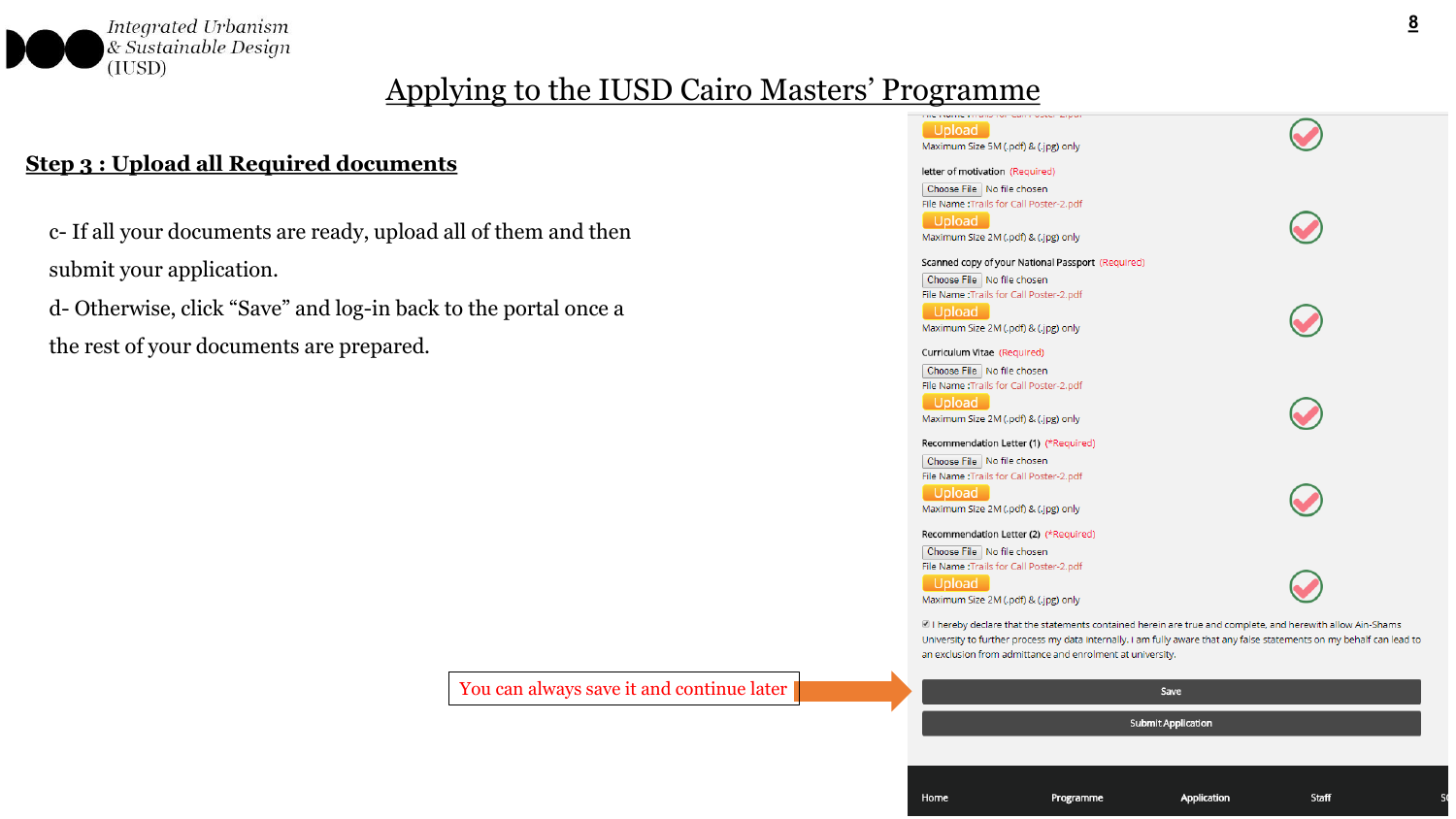

### **Step 3 : Upload all Required documents**

e- Once you click submit, the system will generate a view of all the data you have entered and the documents you have submitted.

# *Kindly save that page on your PC for future reference.*

| Personal data                                                    |
|------------------------------------------------------------------|
| ASU Code:                                                        |
| <u>e de la provincia de la p</u><br>First Name:                  |
| Last Name:                                                       |
| Gender:                                                          |
| Date of birth:                                                   |
| Nationality: I                                                   |
| E-mail Address:                                                  |
|                                                                  |
| <b>Postal Address</b>                                            |
| Street & number :                                                |
| Postal code/City:                                                |
| Country:                                                         |
| Telephone Number:                                                |
| <b>Application forms</b>                                         |
| <b>Application form</b><br>IUSD ASU application form:            |
| Qualifications                                                   |
| University Transcript : Trails for Call Poster-2.pdf             |
| Proof of Your English Proficiency : Trails for Call Poster-2.pdf |
| Your motivation, professional and academic experiences           |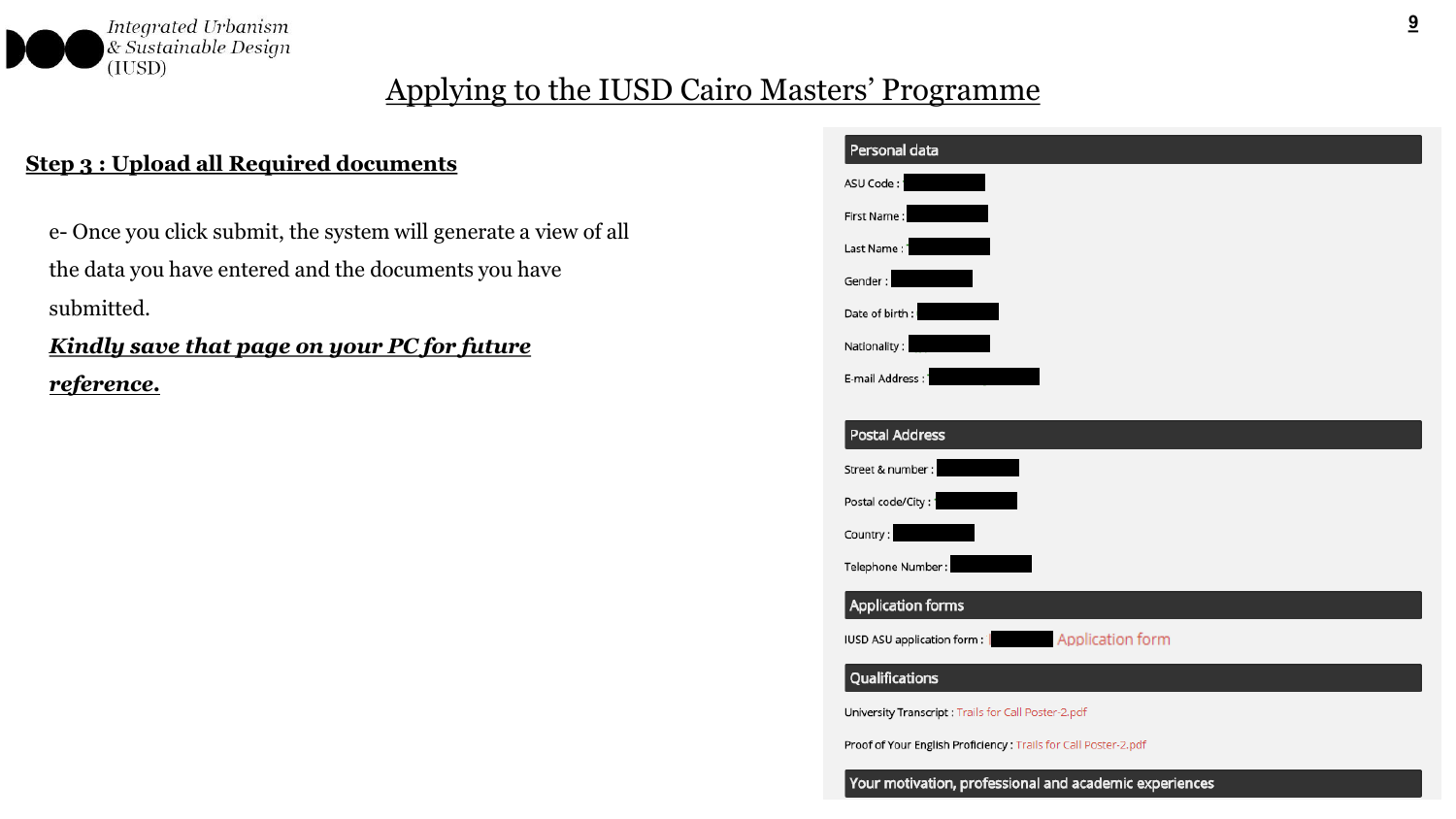

# **General Info for Applying to the EPOS Scholarship**

a- To apply for the IUSD Double Degree, you must submit 2 applications.

1- Create an application account on the ASU portal.

Secure | https://portal.iusd.asu.edu.eq

2- Create an application account on the USTUTT portal.

| ① A https://campus.uni-stuttgart.de/cusonline/webnav.ini |  |  |
|----------------------------------------------------------|--|--|

**100 IUSD Portal - Ain-Shams** 

\*\*\*Note: if you are applying to the EPOS scholarship Submit to the email: [epos@iusd.uni-Stuttgart.de](mailto:epos@iusd.uni-Stuttgart.de) the following set of required documents by 31<sup>st</sup> Oct:

puble Degree "EPC X

DAAD application form (download form) Curriculum Vitae (download example form) Recommendation letter 1 and 2 Application form EPOS-funded Double Degree EPOS download

# *Note:*

*\*\* Any application that does not submit in all required locations will be disqualified*

*\*\* Check the following link for the full info & documents*

*https://iusd.asu.edu.eg/?page\_id=1404*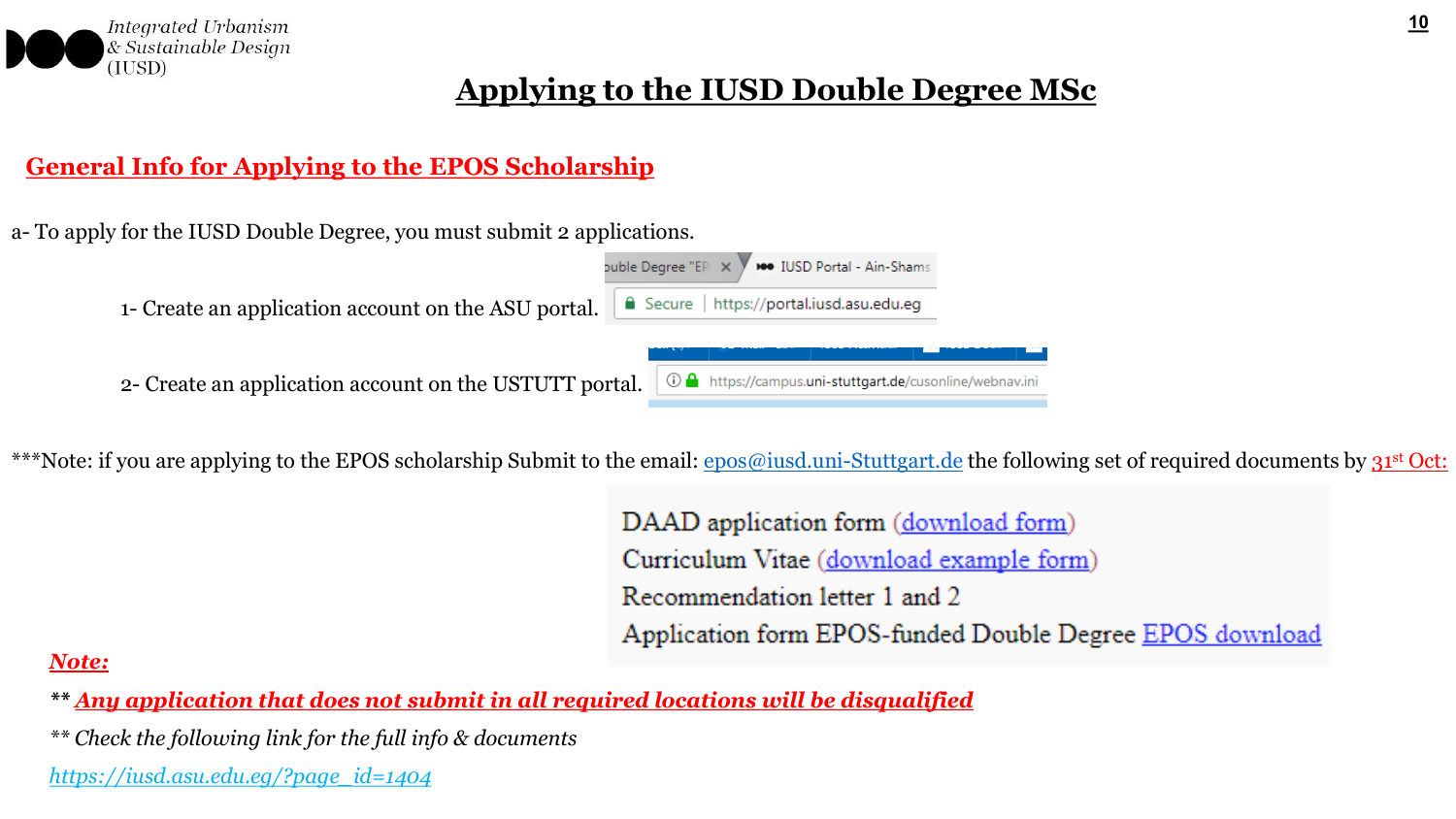

### **Step 1 : Create a new applicant account**

a- Go to the application portal,

△ Secure | https://portal.iusd.asu.edu.eg

**100 IUSD Portal - Ain-Shams** 

b- click on the lower button to create a new applicant account,

buble Degree "EPI" X



#### APPLICATION FOR ADMISSION TO THE MASTERS PROGRAMME MSC. INTEGRATED URBANISM AND SUSTAINABLE DESIGN AIN SHAMS UNIVERSITY, CAIRO, EGYPT



| <b>EMAIL</b>             | Contact details                                                                                               |
|--------------------------|---------------------------------------------------------------------------------------------------------------|
| Password                 | <b>IUSD Ain Shams Offices</b><br>Ain Shams University<br><b>Faculty of Engineering</b><br>1 El-Sarayat Street |
| <b>LOGIN</b>             | 11517 Abbasiya, Cairo<br>Egypt<br>Email: iusd@eng.asu.edu.eg                                                  |
| Create applicant account | Tel: (+202) 24662361<br>calls from Sunday to Wednesday<br>between 11:30 am to 2:00 pm CLT                     |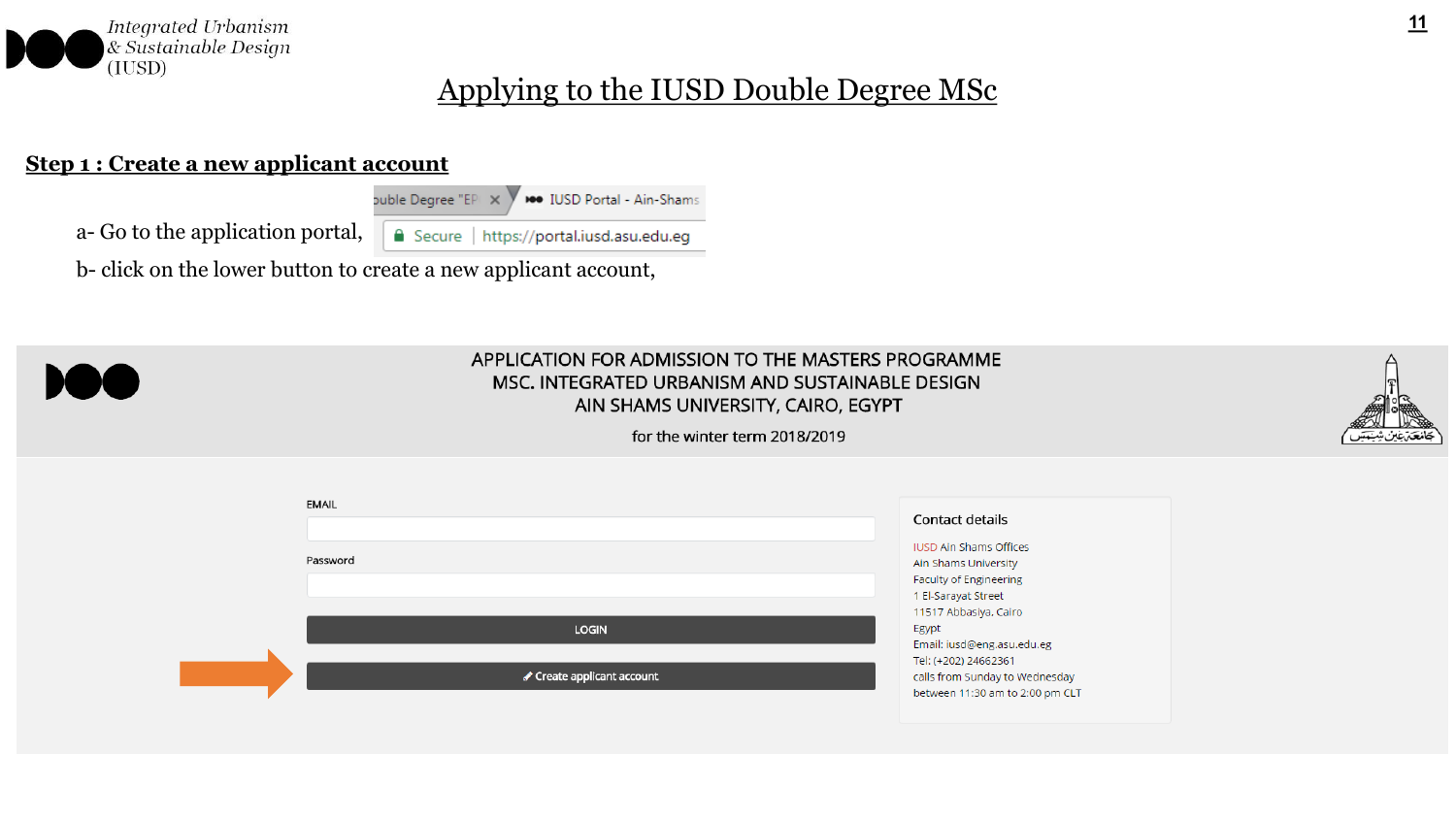

#### **Step 1 : Create a new applicant account**

c- On the application creation page, you are offered 2 account options:

1- create IUSD Cairo Degree account

2- *create IUSD Double Degree account*

d- Click the first button for option 2

# **POOLUSD**

✔ Create Applicant

#### **IUSD Cairo Program**

IUSD at Ain Shams University offers a Masters of Science in Integrated Urbanism and Sustainable Design from Ain Shams University (ASU) upon completion of 2 years of study in the programme (58 Credit Hour/ 12o ECTS). In addition, IUSD students enrolled at Ain Shams University for the first year are eligible to apply for available opportunities for exchange with our international partners. The exchange leads to obtaining MSc double degree from both ASU and the partner university - according to location and study period. This currently includes:

- . A double master's degree in Integrated Urbanism and Sustainable Design from Ain Shams University and University of Stuttgart upon completion of 2 years of study in the program (one year in Cairo and one year in Stuttgart)
- . A double master's degree in Integrated Urbanism and Sustainable Design from Ain Shams University and National Institute for Applied Sciences Strasbourg (L'INSA Strasbourg) upon completion of 2 years of study in the program (one year in Cairo and one year in Strasbourg)

Furthermore, enrolled students have the opportunity for going on One semester exchange at international universities

For more information please visit: http://iusd.asu.edu.eg/?page\_id=1406

#### Option 1

#### Click here to Apply for IUSD Cairo Program

#### **IUSD Double Degree Program**

The M.Sc. IUSD Double Degree program covers a period of four semesters and is hosted and organized by the two partner universities - University of Stuttgart and Ain Shams University, Cairo. The first and second semesters are taught in Stuttgart (September - August); Ain Shams University organizes the third and fourth semesters (September - September). Both Universities jointly supervise the master thesis in the fourth semester. The double-degree program is supported by the German Academic Exchange Service (DAAD) through the program "Development-Related Postgraduate Courses" (EPOS) by a limited number of scholarships. For more information please visit: http://iusd.asu.edu.eg/?page\_id=1404

#### Option 2

#### **HOME**

**IUSD Ain Shams Offices** Ain Shams University Faculty of Engineering 1 El-Sarayat Street 11517 Abbasiya, Cairo Egypt Email: iusd@eng.asu.edu.eg Tel: (+202) 26830416 calls from Sunday to Wednesday between 11:30 am to 2:00 pm CLT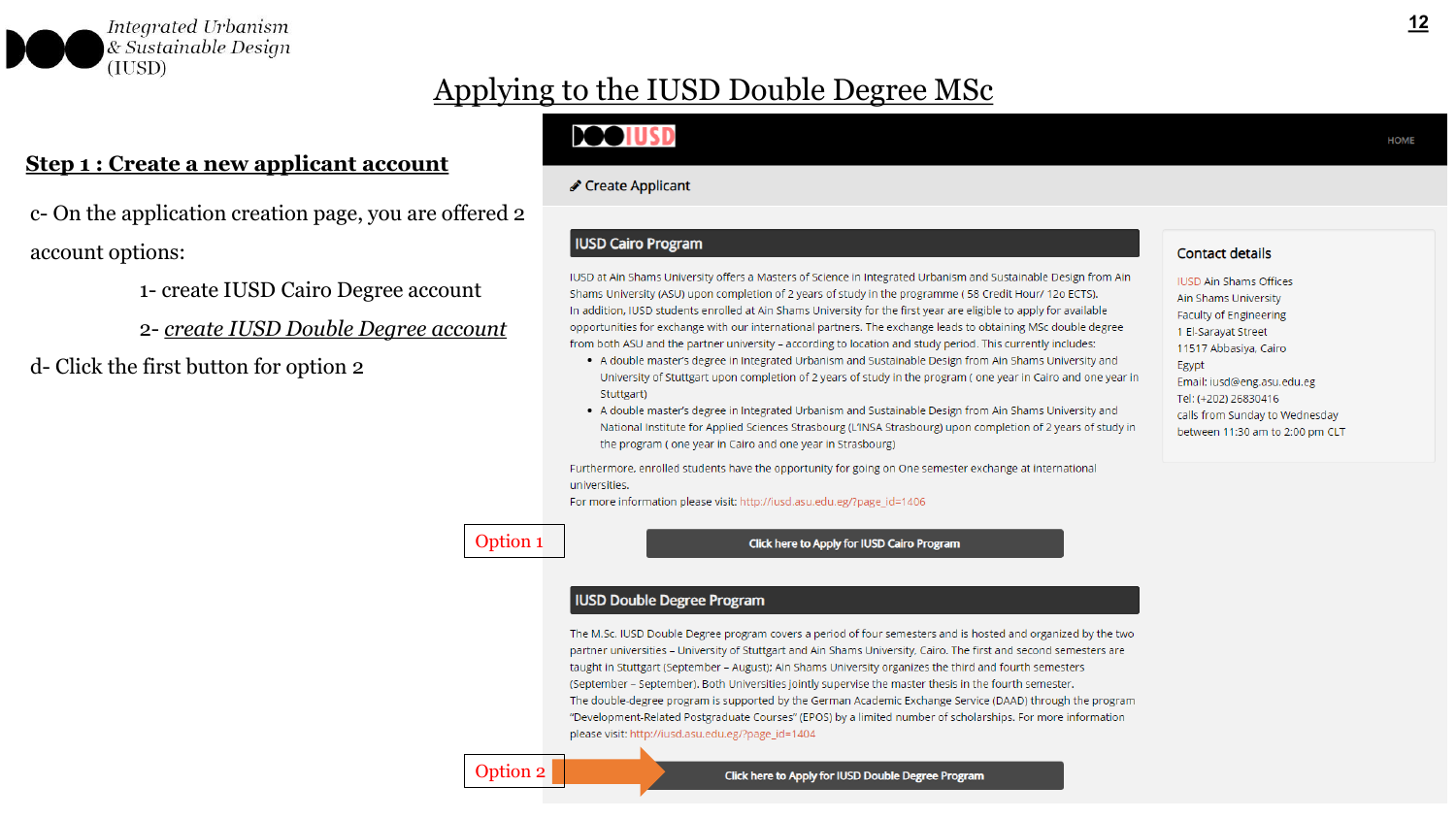

① △ https://campus.uni-stuttgart.de/cusonline/webnav.ini

### **Step 1 : Create a new applicant account**

### e- Add your *Uni Stuttgart Application Number*,

the one you get when you created your account here

- f- Fill in your personal data
- g- choose an email account and password
- h- And Click "Register"

# *Note:*

- *\*\* The data entered on this page cannot be changed afterwards.*
- *\*\* Keep your Chosen Password safe, once chosen it cannot be reset.*

| <b>DOO IUSD</b>                                   |
|---------------------------------------------------|
| ✔ Creat Applicant                                 |
| Personal data                                     |
| UNI Stuttgart Application Number *                |
| Your code should be 11 character like 00-00000000 |
| First Name *                                      |
|                                                   |
| Last Name *                                       |
| Gender *                                          |
| Please select<br>۰                                |
| Date of birth *                                   |
| Format: DD/MM/YYYY                                |
| Nationality *                                     |
| Please select<br>$\overline{\phantom{0}}$         |
| E-mail Address *                                  |
| Confirm Email *                                   |
|                                                   |
| Password *                                        |
|                                                   |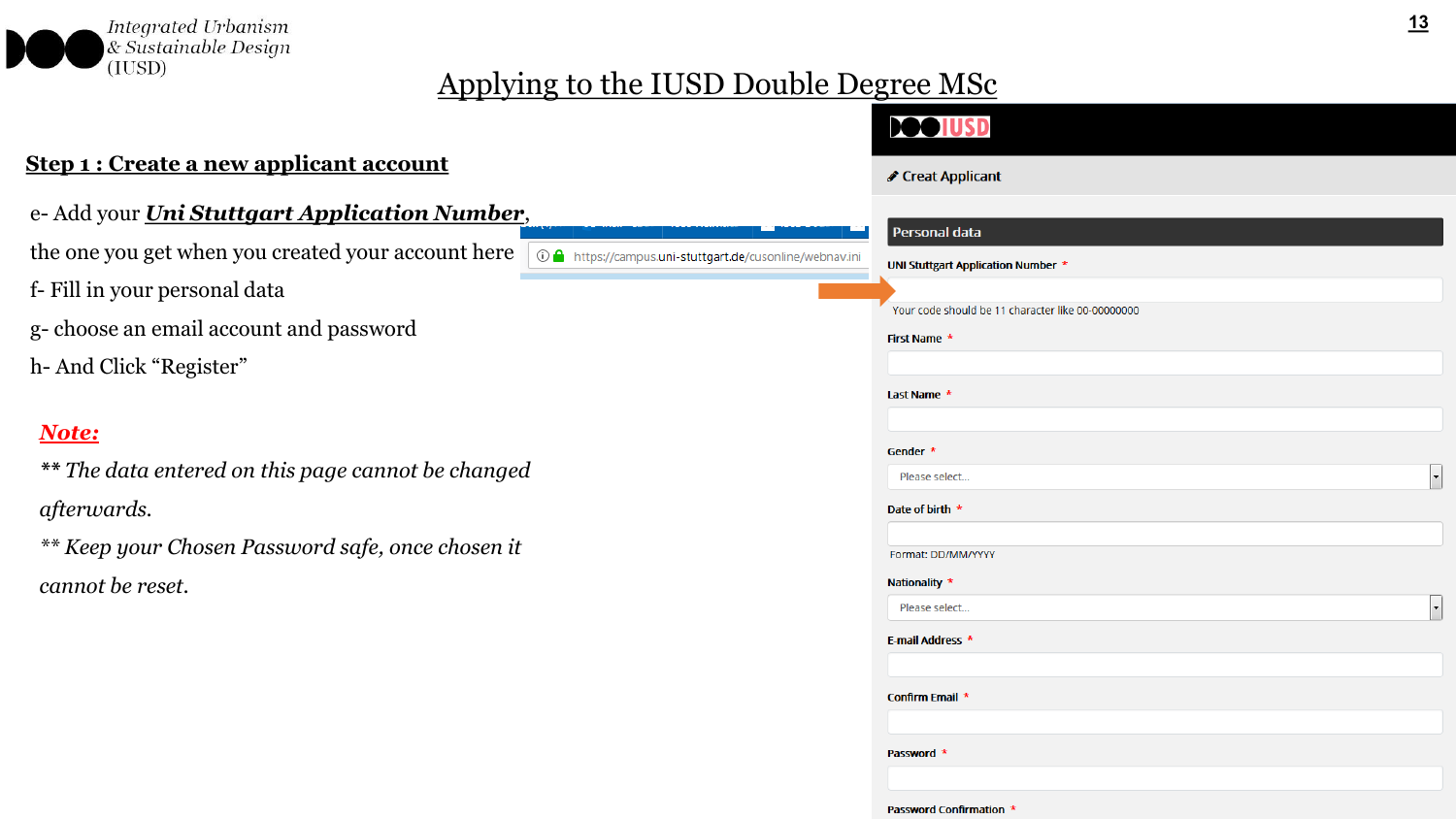

### **Step 1 : Create a new applicant account**

- i- Once your new account is registered, you will be directed
- to the log-in page of the portal.
- j- entered your registered email & chosen password, and
- log-in to continue your application.



#### APPLICATION FOR ADMISSION TO THE MASTERS PROGRAMME MSC. INTEGRATED URBANISM AND SUSTAINABLE DESIGN AIN SHAMS UNIVERSITY, CAIRO, EGYPT



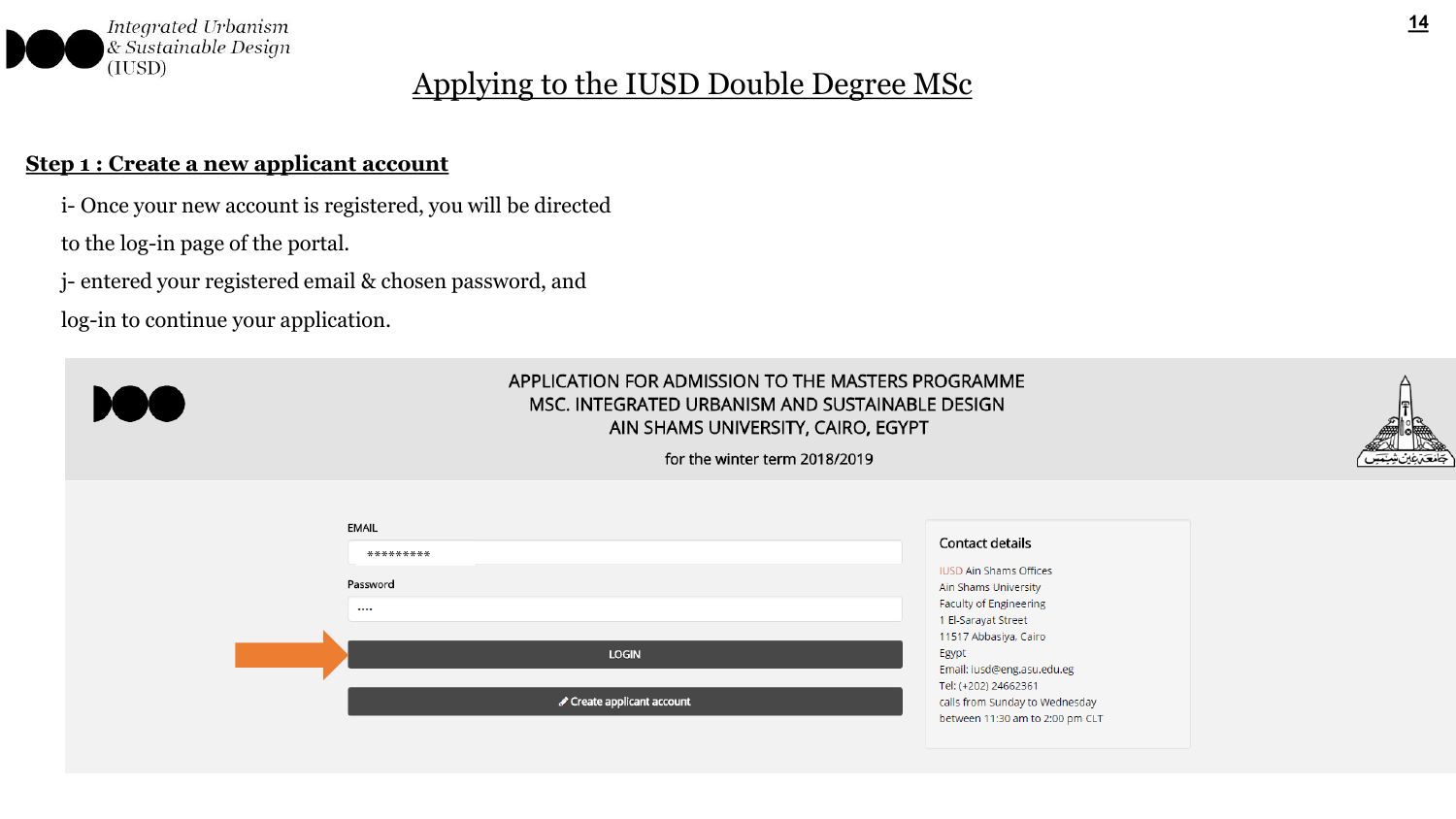

|                                                                                                                                                                                                                                                                            |                       | <b>DOOIUSD</b>                                                                                                                                                                                                                                                                                                                                                                                 |                                                                     |
|----------------------------------------------------------------------------------------------------------------------------------------------------------------------------------------------------------------------------------------------------------------------------|-----------------------|------------------------------------------------------------------------------------------------------------------------------------------------------------------------------------------------------------------------------------------------------------------------------------------------------------------------------------------------------------------------------------------------|---------------------------------------------------------------------|
| <b>Step 2 : Fill in your Academic degrees</b>                                                                                                                                                                                                                              | Save your Code number | ✔ Creat Applicant                                                                                                                                                                                                                                                                                                                                                                              |                                                                     |
| a- Fill in the data for your Bachelor degree name, University &                                                                                                                                                                                                            |                       | Your ASU Code: 151437481836<br>Academic Degree                                                                                                                                                                                                                                                                                                                                                 |                                                                     |
| Graduating class, Country of study).                                                                                                                                                                                                                                       |                       | College Degree (Required)                                                                                                                                                                                                                                                                                                                                                                      |                                                                     |
| b-upload a scan of your graduation certificate.                                                                                                                                                                                                                            |                       | Your College Degree                                                                                                                                                                                                                                                                                                                                                                            |                                                                     |
|                                                                                                                                                                                                                                                                            |                       | University / Class (Required)<br>Your University                                                                                                                                                                                                                                                                                                                                               |                                                                     |
| c- If you have multiple degrees, you can fill in the data of up to                                                                                                                                                                                                         |                       | Country (Required)                                                                                                                                                                                                                                                                                                                                                                             | The check mark will appear once<br>your document is uploaded to our |
| 3 degrees and upload their certificates.                                                                                                                                                                                                                                   |                       | <b>Your County</b>                                                                                                                                                                                                                                                                                                                                                                             | servers                                                             |
| <b>Note:</b><br>** each applicants get a unique code (displayed at<br>the top of the page), save your own code and use in<br>your communications with the programme team.<br>** For the uploaded documents, you can only<br>upload PDF/JPG files with a max. size of 2 MB. |                       | Academic Degree (Required)<br>Choose File   No file chosen<br>File Name : Trails for Call Poster-2.pdf<br>Upload<br>Maximum Size 2M (.pdf) & (.jpg) Only<br>Academic Degree (2)<br><b>College Degree</b><br>University / Class<br>Country<br>Academic Degree (2)<br>Choose File   No file chosen<br>File Name:<br><b>Upload</b><br>Maximum Size 2M (.pdf) & (.jpg) Only<br>Academic Degree (3) |                                                                     |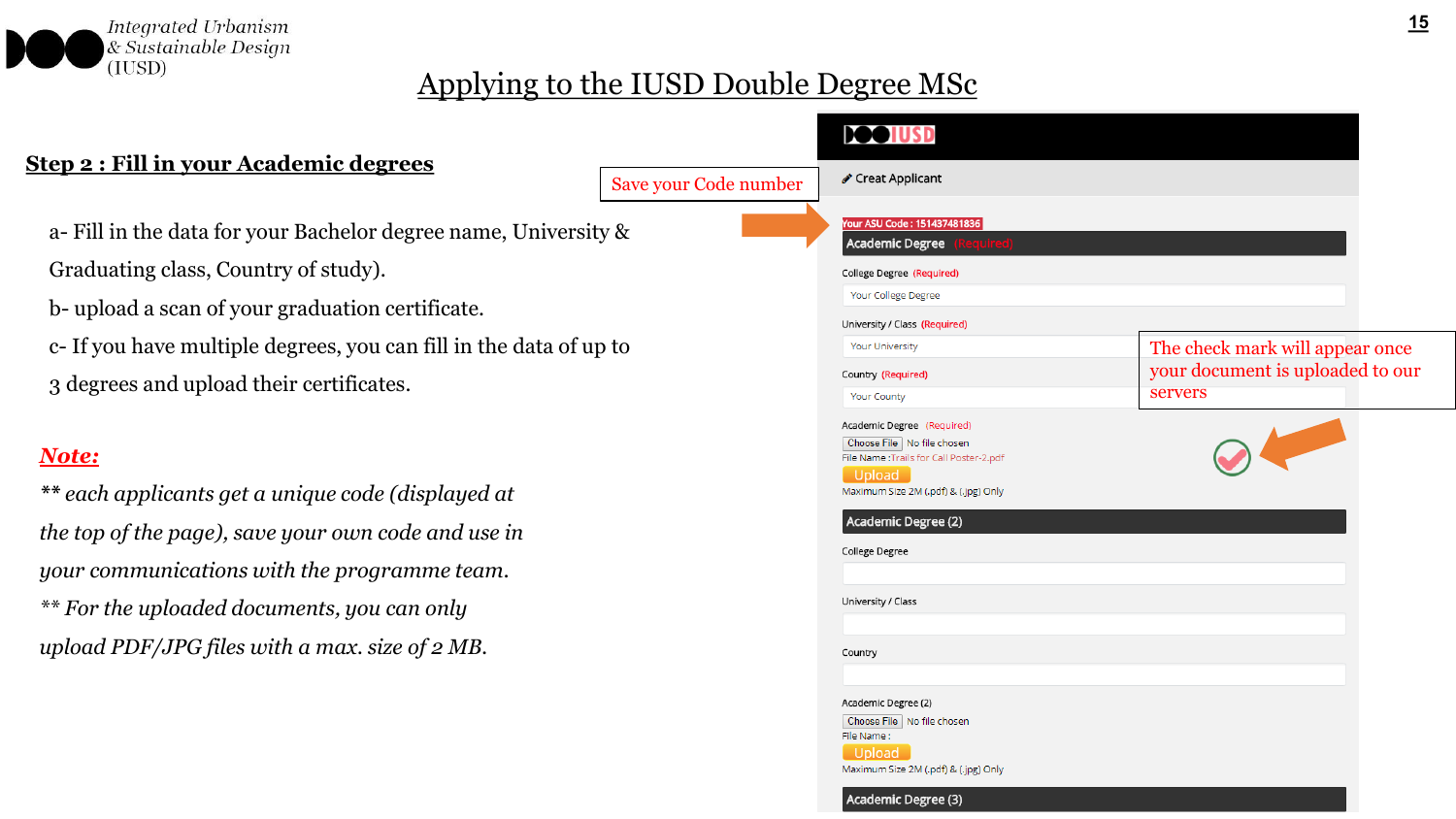

### **Step 3 : Upload all Required documents**

a- Once you have filled in your Bachelor degree data, move on to the next page and start uploading the required documents. b- Make sure to download the appropriate application form from the provided link, fill it, sign it and upload it.

### *Note:*

*\*\* upload each of your documents INDIVIDUALLY, wait until the check mark appears*  $\bigcirc$  *before uploading the next document.*

*\*\* For the uploaded documents, you can only upload PDF/JPG files with a max. size of 2 MB, except for the portfolio which has a max size of 5 MB.*

*\*\* Check the following link for the full specs & formats of the uploaded documents;*

*https://iusd.asu.edu.eg/?page\_id=1489*

|                                                     | <b>POOTUSD</b>                                                                                                                                                                   |                                             |  |  |
|-----------------------------------------------------|----------------------------------------------------------------------------------------------------------------------------------------------------------------------------------|---------------------------------------------|--|--|
| Upload all the required data<br><b>Individually</b> | ✔ Creat Applicant<br>Kindly While uploading Documents wait until each document is individually uploaded                                                                          |                                             |  |  |
| Click to download the                               | Your ASU Code: 151447373838                                                                                                                                                      |                                             |  |  |
| application form                                    | <b>Application forms</b>                                                                                                                                                         | check mark will appear<br>once              |  |  |
|                                                     | <b>IUSD Application Form</b> (Required)<br>fill electronically then sign personally & upload<br>Download IUSD DoubleApplication Form                                             | your document is uploaded to<br>our servers |  |  |
|                                                     | Browse   No file selected.<br>File Name: Trails for Call Poster-2.pdf<br>Upload<br>Maximum Size 2M (.pdf) & (.jpg) Only                                                          |                                             |  |  |
|                                                     | <b>Qualifications</b>                                                                                                                                                            |                                             |  |  |
|                                                     | <b>University Transcript</b> (Required)<br>Browse   No file selected.<br>File Name : Trails for Call Poster-2.pdf<br>Upload                                                      |                                             |  |  |
|                                                     | Maximum Size 2M (.pdf) & (.jpg) Only<br>Proof of Your English Proficiency (*Required)<br>Browse   No file selected.<br>File Name : Trails for Call Poster-2.pdf<br><b>Upload</b> |                                             |  |  |
|                                                     | Maximum Size 2M (.pdf) & (.jpg) only                                                                                                                                             |                                             |  |  |
|                                                     | Your motivation, professional and academic experiences                                                                                                                           |                                             |  |  |
|                                                     | Portfolio (*Required)<br>Browse   No file selected.<br>File Name : Trails for Call Poster-2.pdf<br>Upload<br>Maximum Size 5M (.pdf) & (.jpg) only                                |                                             |  |  |
|                                                     | letter of motivation (Required)<br>Browse   No file selected.<br>File Name : Trails for Call Poster-2.pdf<br>Upload<br>Maximum Size 2M (.pdf) & (.jpg) only                      |                                             |  |  |
|                                                     | Scanned copy of your National Passport (Required)<br>Browse   No file selected.                                                                                                  |                                             |  |  |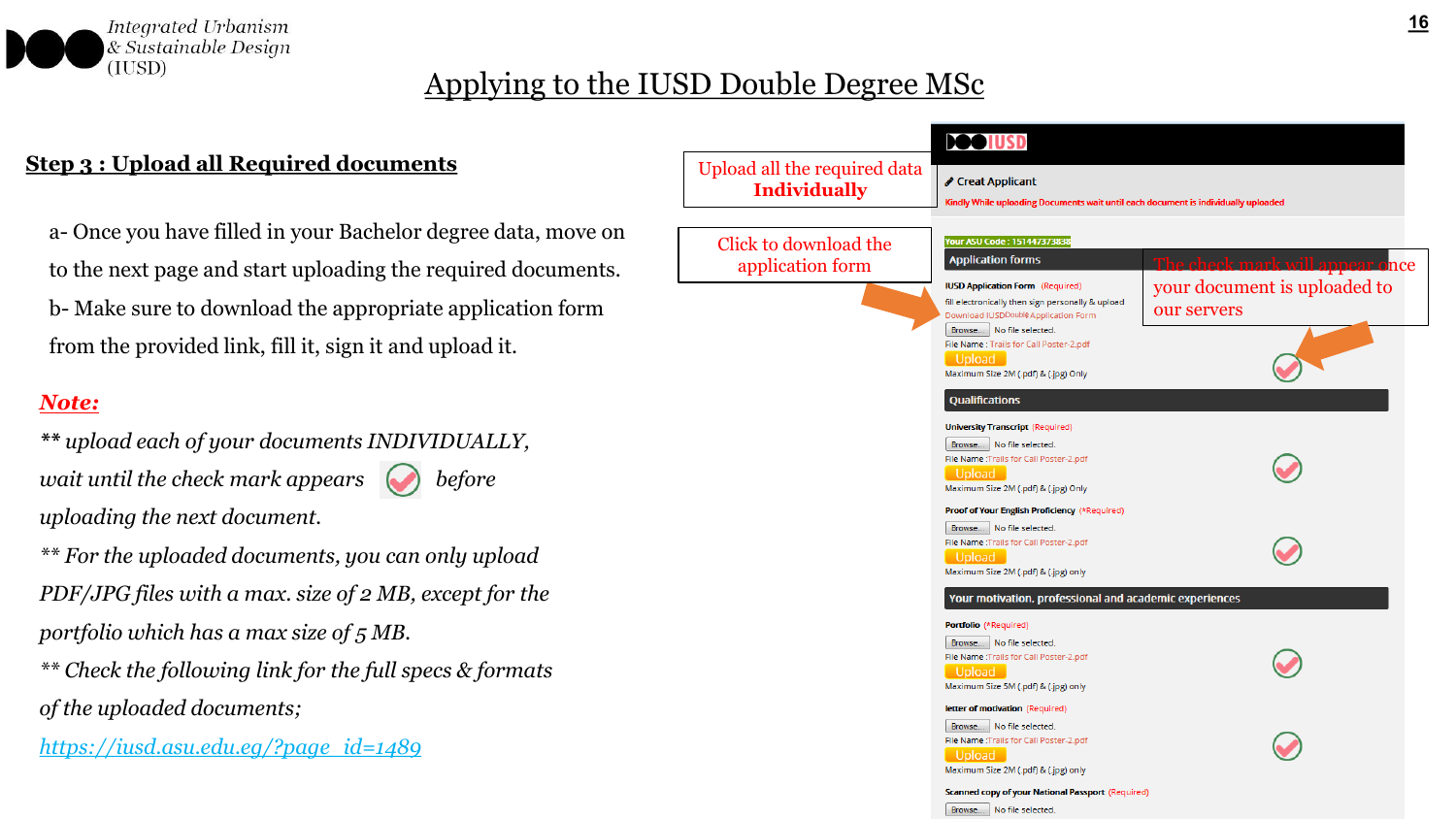

### **Step 3 : Upload all Required documents**

- c- If all your documents are ready, upload all of them and then submit your application.
- d- Otherwise, click "Save" and log-in back to the portal once a the rest of your documents are prepared.

|  | You can always save it and continue later |  |
|--|-------------------------------------------|--|
|  |                                           |  |

| <b>NATURE ETTERING TWO SCUTTS SOURCE</b><br>Upload                                                                   |  |
|----------------------------------------------------------------------------------------------------------------------|--|
| Maximum Size 5M (.pdf) & (.jpg) only                                                                                 |  |
| letter of motivation (Required)                                                                                      |  |
| Choose File   No file chosen                                                                                         |  |
| File Name : Trails for Call Poster-2.pdf                                                                             |  |
| Upload                                                                                                               |  |
| Maximum Size 2M (.pdf) & (.jpg) only                                                                                 |  |
| Scanned copy of your National Passport (Required)                                                                    |  |
| Choose File   No file chosen                                                                                         |  |
| File Name : Trails for Call Poster-2.pdf                                                                             |  |
| Upload                                                                                                               |  |
| Maximum Size 2M (.pdf) & (.jpg) only                                                                                 |  |
| Curriculum Vitae (Required)                                                                                          |  |
| Choose File   No file chosen                                                                                         |  |
| File Name : Trails for Call Poster-2.pdf                                                                             |  |
| Upload                                                                                                               |  |
| Maximum Size 2M (.pdf) & (.jpg) only                                                                                 |  |
| Recommendation Letter (1) (*Required)                                                                                |  |
| Choose File   No file chosen                                                                                         |  |
| File Name : Trails for Call Poster-2.pdf                                                                             |  |
| Upload                                                                                                               |  |
| Maximum Size 2M (.pdf) & (.jpg) only                                                                                 |  |
| Recommendation Letter (2) (*Required)                                                                                |  |
| Choose File   No file chosen                                                                                         |  |
| File Name : Trails for Call Poster-2.pdf                                                                             |  |
| Upload                                                                                                               |  |
| Maximum Size 2M (.pdf) & (.jpg) only                                                                                 |  |
| If I hereby declare that the statements contained herein are true and complete, and herewith allow Ain-Shams         |  |
| University to further process my data internally. I am fully aware that any false statements on my behalf can lead t |  |
| an exclusion from admittance and enrolment at university.                                                            |  |
|                                                                                                                      |  |



Programme

Home

Application

Staff